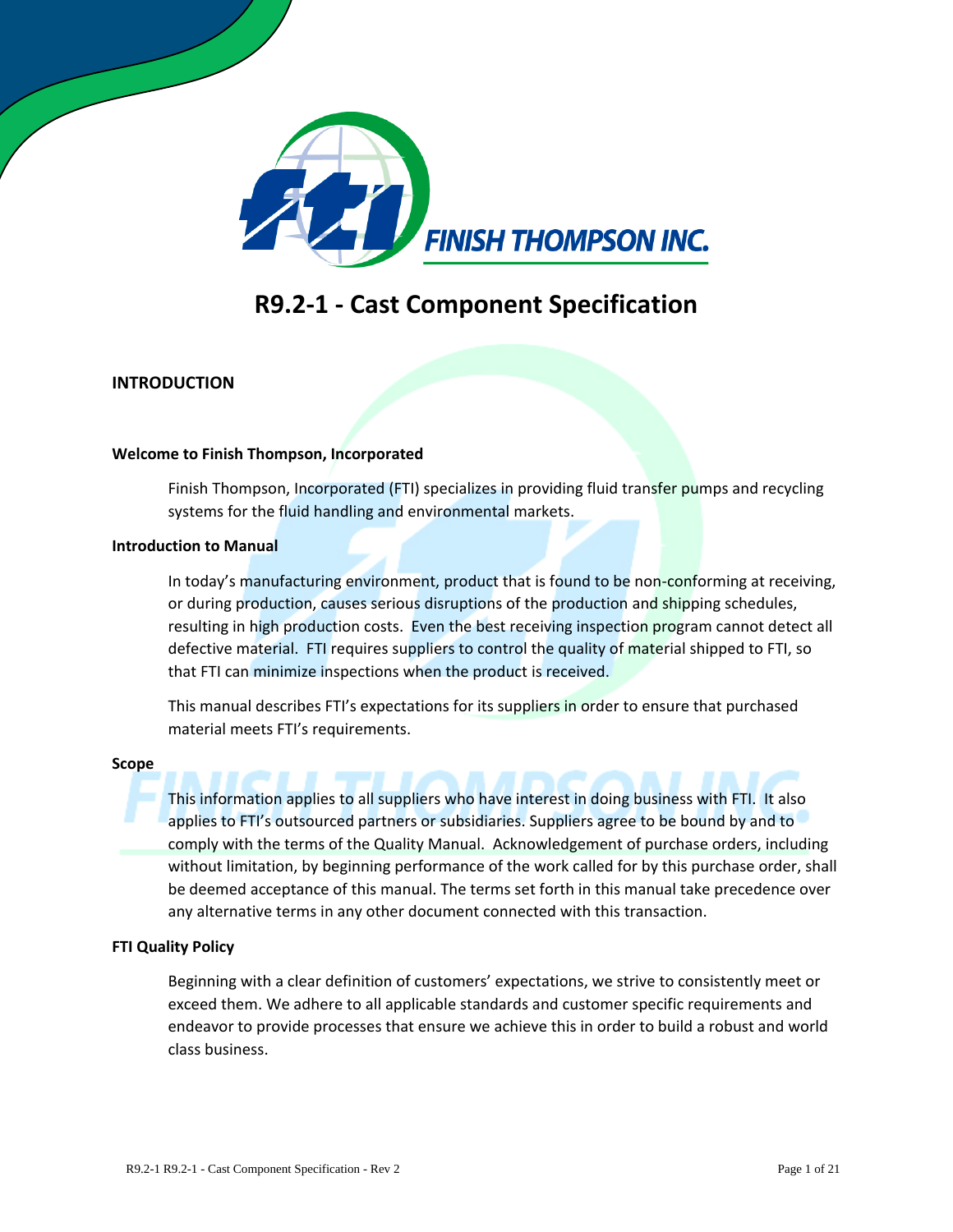#### **1.0 MATERIAL SPECIFICATION FOR DUCTILE IRON CASTINGS**

#### **1. SCOPE**

- 1.1 This specification covers the manufacture of ductile iron housings, motor adapters, clamp rings, drive hubs feet or similar parts.
- 1.2 The requirements of this specification are in addition to the requirements defined on the part drawing. In case of conflict between this specification and the part drawing, the requirements on the drawing take precedence.

#### **2. REFERENCE DOCUMENT**

2.1 The following documents of issue in effect on the date of casting purchase form a part of this specification to the extent referenced in this material specification.

| Specification      | <b>Description</b>                                               |  |  |
|--------------------|------------------------------------------------------------------|--|--|
| <b>Number</b>      |                                                                  |  |  |
| ASTM A 247         | Evaluating the Microstructure of Graphite in Iron Castings       |  |  |
| ASTM A 536         | <b>Ductile Iron Castings</b>                                     |  |  |
| ASTM A 802         | Steel Castings, Surface Acceptance Standards, Visual Examination |  |  |
| ASTM A 834         | Common Requirements for Iron Castings for General Industrial Use |  |  |
| ASTM E 8           | <b>Tension Testing of Metallic Materials</b>                     |  |  |
| <b>ASTM E 689</b>  | Reference Radiographs for Ductile Iron Castings                  |  |  |
| <b>ASTM E 1030</b> | <b>Radiographic Examination of Metallic Castings</b>             |  |  |
| ISO 8062-3         | Geometrical product specifications (GPS) - Dimensional and       |  |  |
|                    | geometrical tolerances for molded parts - Part 3: General        |  |  |
|                    | dimensional and geometrical tolerances and machining allowances  |  |  |
|                    | for castings                                                     |  |  |

#### **3. MECHANICAL PROPERTIES**

- 3.1 Separately cast test blocks shall be used to qualify each production lot. The separately cast Keel blocks or Y blocks shall be manufactured and poured in accordance with ASTM A 536, Section 6. The size of the Y blocks shall represent the section thickness of the castings unless otherwise noted.
- 3.2 The test blocks shall be subjected to the same thermal treatment as the castings they represent. Test specimens removed from the coupons must conform to the requirements of the specified grade defined in Table 1 of ASTM A 536.
- 3.3 The tension specimens shall be machined from the coupons at the designated locations and shall meet the dimensional requirements defined in ASTM A 536
- 3.4 The tension specimens may also be cut from castings to qualify each lot. The mechanical properties of the specimens cut from the castings shall meet the same requirement as the separately cast coupons.
- 3.5 The tensile specimens shall be tested in accordance with ASTM E 8. The number of tests and retests shall be in accordance with ASTM A 536, Section 10.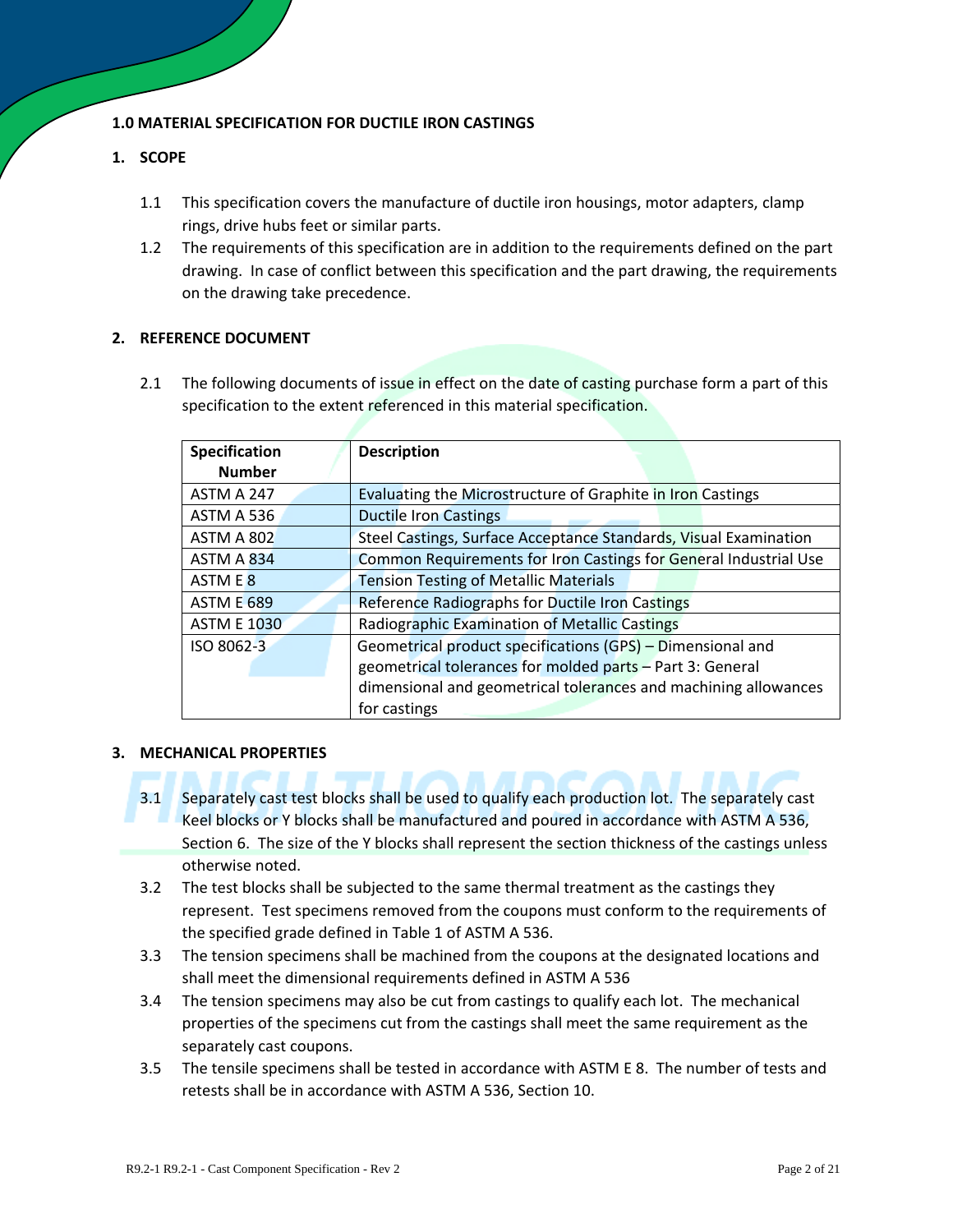- 3.6 Brinell hardness tests shall be conducted in accordance with ASTM E 10 at the location defined on the part drawing. After enough material has been removed from the casting surface to ensure representative hardness reading, the parts shall have a Brinell hardness of 156 to 217.
- 3.7 When requested by purchaser, process capability studies shall be conducted to show that the hardness, tensile strength, yield strength and percent elongation requirements can be met. A minimum of 30 test specimens from separately cast test coupons or form castings shall be used. The data shall provide a Cpk value for each property and must be 1.33 or larger.

#### **4. HEAT TREATMENT**

- 4.1 The casting shall be in the as-cast condition or may be given a normalize and temper to meet the requirements for Grade 65-45-12, unless a special heat treatment is specified on the part drawing or purchase order.
- 4.2 In order to minimize distortion after machining of the parts in the as-cast condition the castings may0 be stress relieved

#### **5. COMPOSITION**

5.1 The chemical composition of the ductile iron is subordinate to the mechanical properties, but the typical chemical composition of unalloyed iron should conform to the following ranges:

| <b>Element</b>      | <b>Weight Percent</b> |
|---------------------|-----------------------|
| <b>Total Carbon</b> | $3.20 - 4.10$         |
| Silicon             | $1.80 - 3.00$         |
| Manganese           | $0.10 - 1.00$         |
| Phosphorus          | $0.05$ Max.           |
| Sulfur              | $0.02$ Max.           |

- - 5.2 Individual Foundries may produce narrower ranges than those shown in order to provide the specified mechanical properties. The spheroidal graphite structure is produced by alloying the molten iron with small amounts of one or more elements such as magnesium or cerium or both.
- 5.3 A modified chemical composition may also be agreed upon with the supplier.
- 5.4 A lot of castings is defined in accordance with ASTM A 834, Section 8
- 5.5 The chemical composition shall be determined by the supplier by analyzing samples produced at the time the castings are poured or from samples taken from the castings. The sampling methods for determining composition shall be conducted in accordance with ASTM A 834.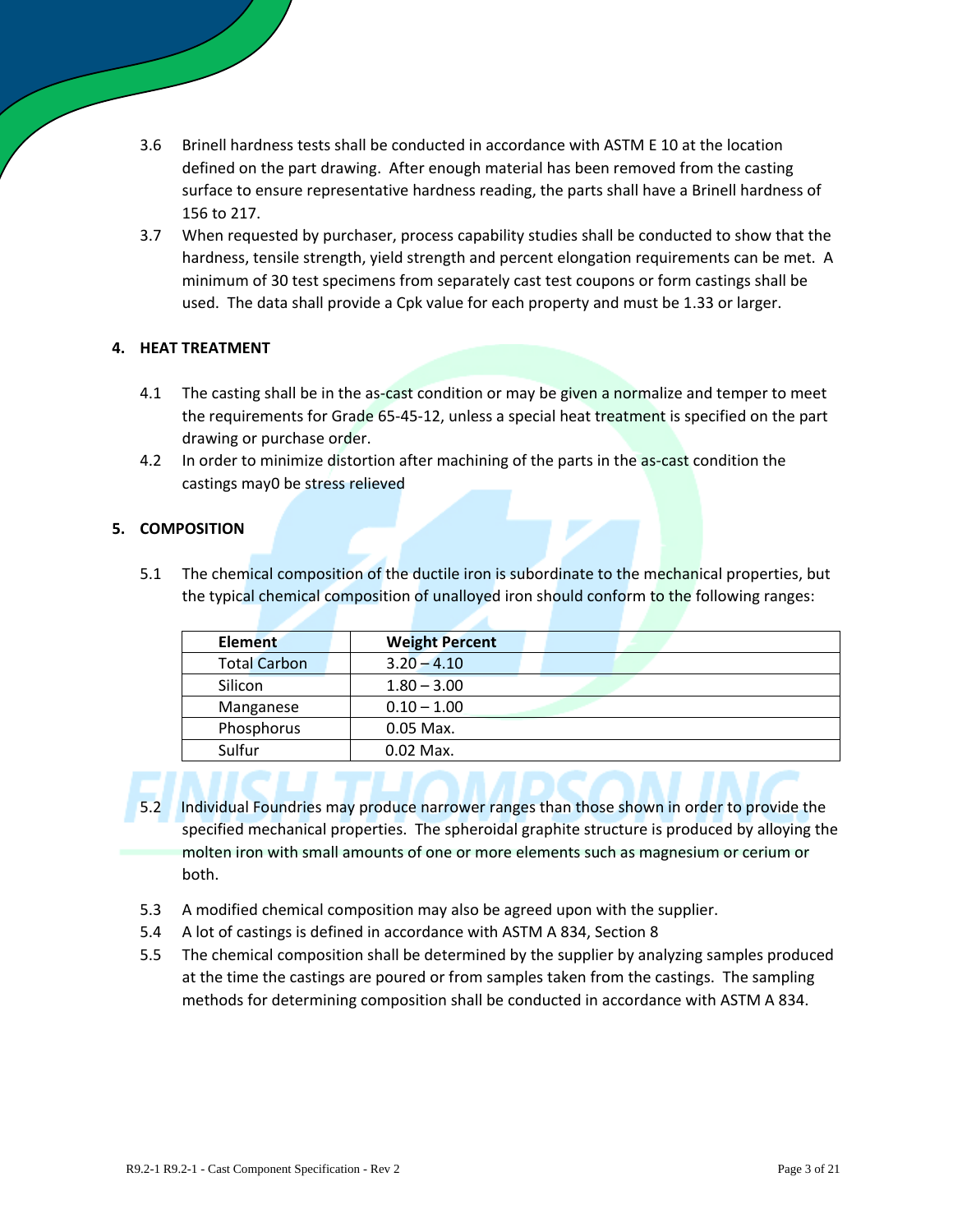#### **6. QUALITY REQUIREMENTS**

- 6.1 Casting quality and inspection shall conform to the appropriate quality requirements of ASTM A 536 and A 834 and any other requirements specified on the part drawing or purchase order. Castings shall be free from shrinkage defects, hot tears, cracks, blow holes, foreign matter and other injurious discontinuities and must not disclose such defects during machining or subsequent testing.
- 6.2 Porosity of any type is unacceptable on cast or machined surfaces exposed to FTI roto-lining process. Areas of highest concern can be seen in Appendix A. A typical lined housing can be seen in Appendix B
- 6.3 Porosity on UC Outer Drive Hubs, motor adapters, feet and clamp rings is prohibited on machined surfaces.
- 6.4 Casting surfaces shall be reasonably smooth and shall be free of scale and burned on sand. Runners, risers, fins and other such cast-on pieces shall be removed and dressed down to blend with the normal profile of the casting surface. The surface discontinuities shall be evaluated in accordance with and meet the visual acceptance standards defined in ASTM A 802, Level 3 for resin sand or shell mold and Level 4 for green sand processes. Internal surfaces of ductile iron housings shall be evaluated in accordance with and meet visual acceptance standards defined in ASTM A 802 for gas porosity C1.
- 6.5 Casting dimensional tolerance grades shall be in accordance with ISO 8062-3, grade 10 for resin sand or shell mold castings or grade 12 for green sand operations.
- 6.6 Casting geometric tolerance grades shall be in accordance with ISO 8062-3, grade 5 for resin sand or shell mold castings and grade 6 for green sand operations.
- 6.7 Required machining allowance grades shall be in accordance with ISO 8062-3, grade F for resin sand or shell mold castings and grade G for green sand operations.
- 6.8 Radiographic inspection of prototype and pre-production parts shall be in accordance with ASTM A 834 supplementary requirement S2. The radiographic evaluation shall be conducted in accordance with ASTM E 1030, E 689, E 446, and E186. The acceptance criteria shall be defined on the part drawing. This test method shall be used to qualify the manufacturing process prior to production release. Any significant change to the manufacturing process requires requalification of the parts. As an alternative method of establishing internal soundness, representative castings may be destructively sectioned at multiple locations and the results submitted to Finish Thompson Quality Department for approval.
- 6.9 Casting dimensions shall meet the part drawing requirements
- 6.10 The microstructure of the castings shall be evaluated in accordance with ASTM A 247 and shall consist of at least 85% spheroidal graphite conforming to Type I and II. The nodule count shall be greater than 150/mm2 in all sections less than 2 inches. The matrix shall consist of ferrite or ferrite and pearlite and the material shall not contain greater than 2% carbide or steadite. The microstructure should be uniform so as not to impact the machineability.
- 6.11 The supplier shall afford Finish Thompson Quality Department representatives all reasonable access to their facilities and the inspection, process or test reports necessary to confirm that the material is being furnished in accordance with this specification and associated procurement requirements.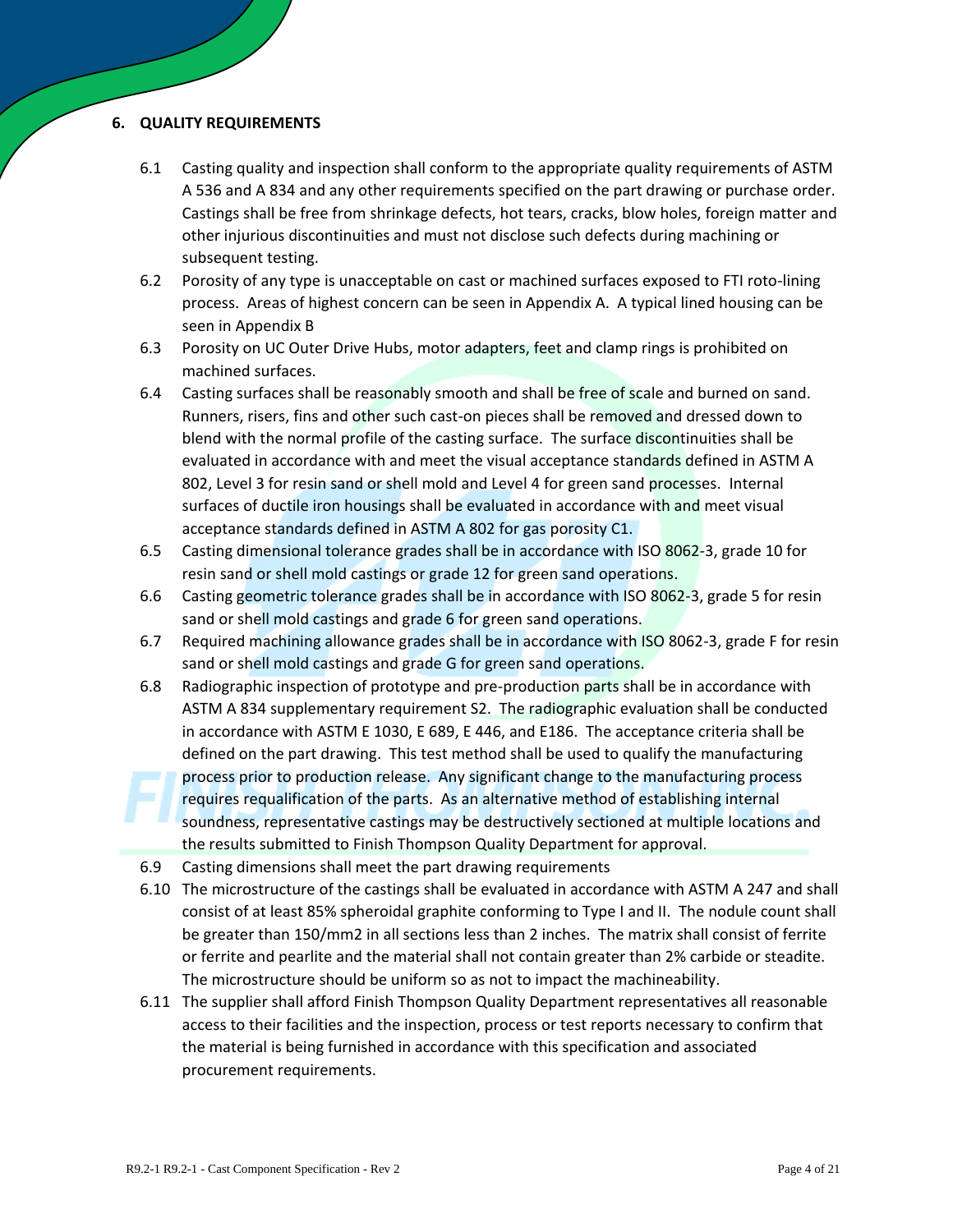6.12 Castings may only be machined with a water-soluble coolant. Oil-based coolant or coating is prohibited.

#### 7 **REPAIR**

- 7.1 Castings shall not be repaired without the approval of Finish Thompson. If specific permission is granted, any repair must be conducted in accordance with a qualified repair procedure and performed by qualified personal.
- 7.2 Repairs using non-metallic filler material is prohibited on all UC Housings

#### 8 **IDENTIFICATION**

8.1 Unless otherwise specified, all castings shall be identified with a part identification number per part drawing and heat lot. Additional requirements shall be in accordance with the part drawing and/or purchase order. The markings must be stamped into the casting. Location will be defined on the part drawing.

#### 9 **Certification**

9.1 A certificate stating that each lot has been sampled, tested and inspected in accordance with this specification shall be provided by the supplier. The certification must include tensile properties for yield strength, ultimate strength, elongation and hardness as well as certificate of microstructure analysis. Where noted on part drawing Declaration of Conformity in accordance with ISO/IEC 17050-1 must be provided with each purchase order.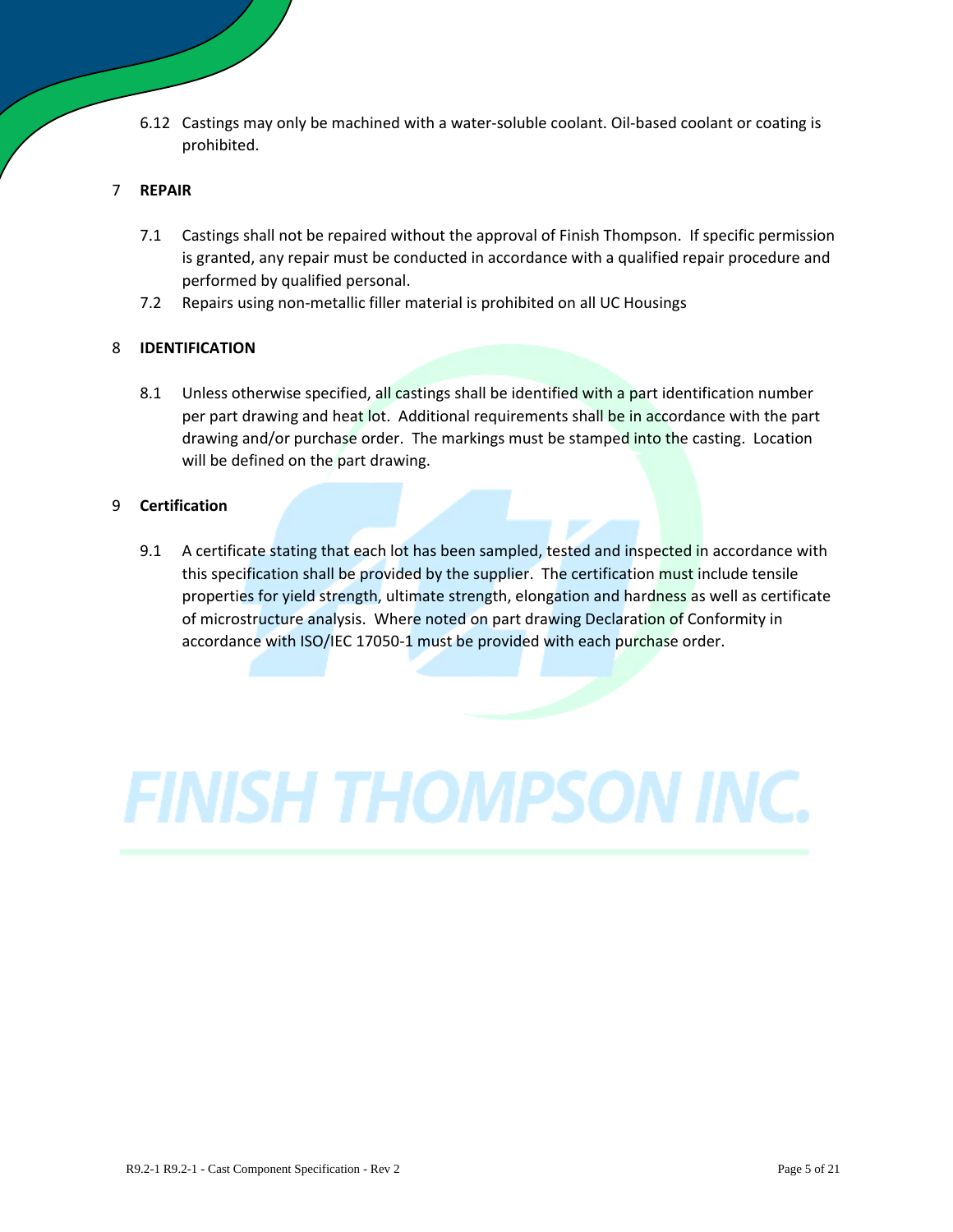#### **MATERIAL SPECIFICATION FOR ALUMINUM DIE CASTINGS**

#### **1. SCOPE**

- 1.1 This specification covers the manufacture of aluminum die cast liquid chambers, piston plates, center sections, drum pump components or similar parts
- 1.2 The requirements of this specification are in addition to the requirements defined on the part drawing. In case of conflict between this specification and the part drawing, the requirements on the drawing take precedence.

#### **2. REFERENCE DOCUMENT**

2.1 The following documents of issue in effect on the date of casting purchase form a part of this specification to the extent referenced in this material specification.

| <b>Specification Number</b> | <b>Description</b>                                              |  |
|-----------------------------|-----------------------------------------------------------------|--|
| <b>BS EN 1706</b>           | Aluminum and Aluminum Alloys - Castings - Chemical composition  |  |
|                             | and mechanical properties                                       |  |
| ISO 8062-3                  | Geometrical product specifications (GPS) - Dimensional and      |  |
|                             | geometrical tolerances for molded parts - Part 3: General       |  |
|                             | dimensional and geometrical tolerances and machining allowances |  |
|                             | for castings                                                    |  |
| ASTM E 8                    | <b>Tension Testing of Metallic Materials</b>                    |  |
| ASTM E23                    | Standard Test Methods for Notched Bar Impact of Metallic        |  |
|                             | <b>Materials</b>                                                |  |
| <b>ASTM B85/85M</b>         | Standard Specification for Aluminum - Alloy Die Castings        |  |
| <b>ASTM E 3061</b>          | Standard Test Method for Analysis of Aluminum and Aluminum      |  |
|                             | Alloys by Inductively Coupled Plasma Atomic Emission            |  |
|                             | Spectrometry                                                    |  |
| <b>ASTM B 179</b>           | Standard Specification for Aluminum Alloy in Ingot and Molten   |  |
|                             | Forms for Castings from all Casting Processes                   |  |
|                             | NADCA Product Specification Standard for Die Castings           |  |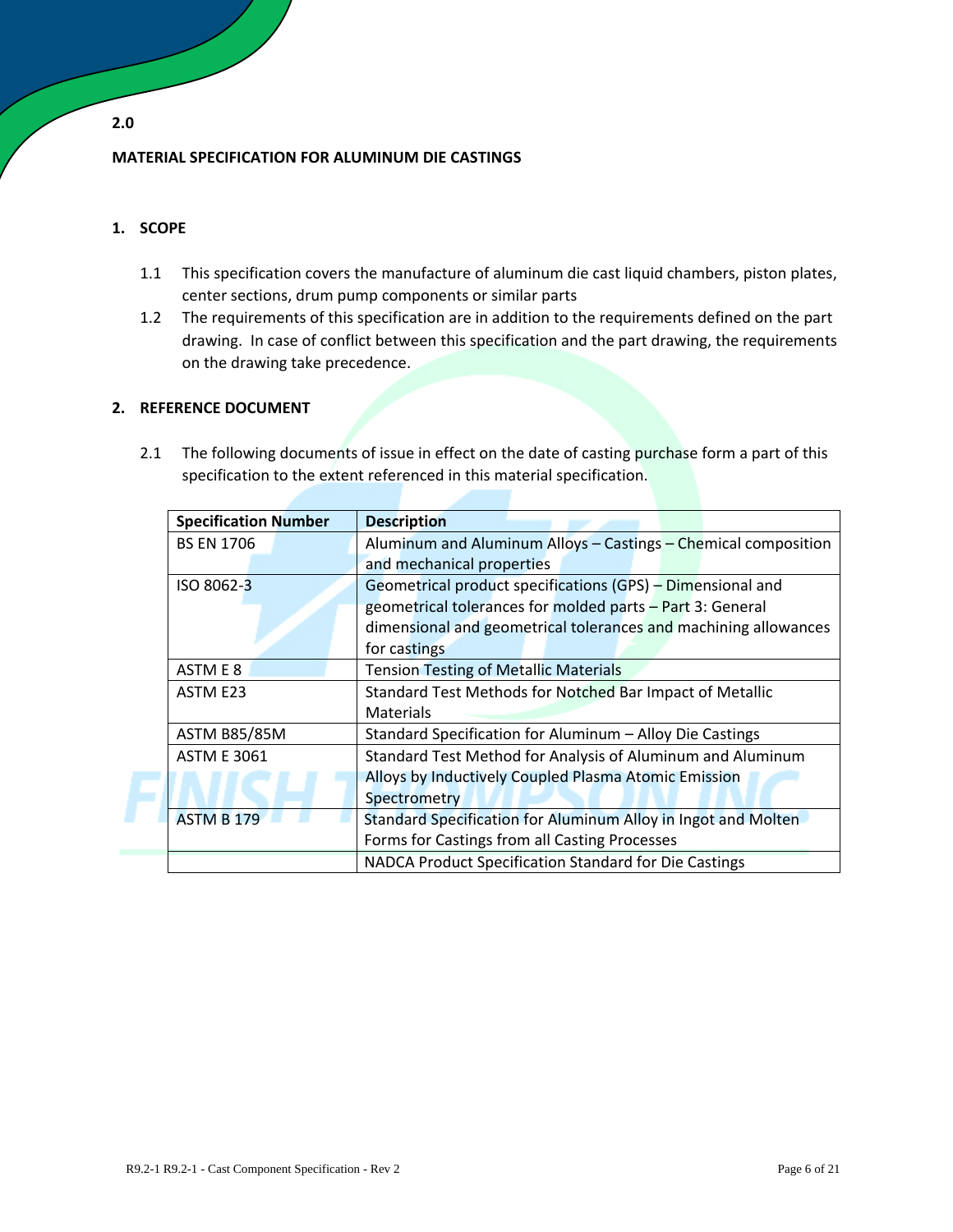#### **3. COMPOSITION**

- 3.1 The material grade should be LM24 in accordance with BS EN 1706 or A380 in accordance with ASTM B 179.
- 3.2 The typical chemical composition of aluminum alloy should conform to the following ranges for LM24:

| <b>Element</b> | <b>Weight Percent</b> |
|----------------|-----------------------|
| Aluminum       | Balance               |
| Copper         | $3.0 - 4.0$           |
| Magnesium      | 0.3 Max.              |
| Iron           | 1.3 Max.              |
| Tin            | 0.2 Max.              |
| Nickel         | 0.5 Max.              |
| Zinc           | 2.9 Max.              |
| Manganese      | 0.5 Max.              |
| Silicon        | $7.5 - 9.5$           |
| Trace          | 0.5                   |

3.3 The typical chemical composition of aluminum alloy should conform to the following ranges for A380:

| <b>Element</b> | <b>Weight Percent</b> |
|----------------|-----------------------|
| Aluminum       | Balance               |
| Copper         | $3.0 - 4.0$           |
| Magnesium      | 0.1 Max.              |
| Iron           | 2.0 Max.              |
| Nickel         | 0.5 Max.              |
| Zinc           | 3.0 Max.              |
| Manganese      | 0.5 Max.              |
| <b>Silicon</b> | $7.5 - 9.5$           |
| <b>Trace</b>   | 0.50                  |

- 3.4 Individual Foundries may produce narrower ranges than those shown in order to provide the specified mechanical properties.
- 3.5 A modified chemical composition may also be agreed upon with the supplier.
- 3.6 A lot of castings is defined per ASTM B85/B85M Section 7, Clause 7.2.1
- 3.7 The chemical composition shall be determined by the supplier by analyzing samples produced at the time the castings are poured or from samples taken from the castings. The sampling methods for determining composition shall be conducted in accordance with ASTM E 34, E607 E1251, or EN 14242.
- 3.8 Sampling shall be performed in accordance with ASTM B85/85M Section 8, Clauses 8.1.1.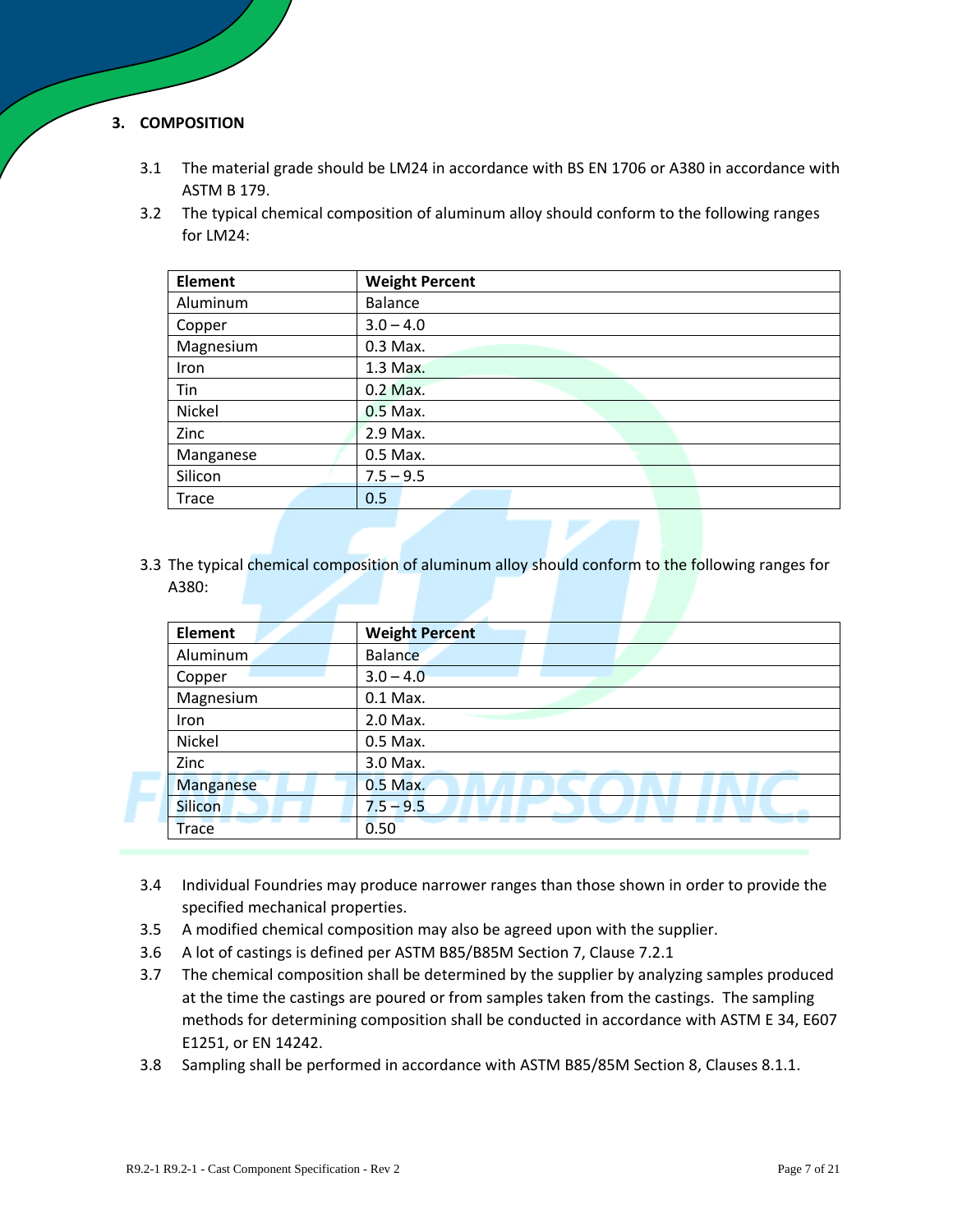#### **4. MECHANICAL PROPERTIES**

- 4.1 Mechanical properties of the aluminum alloy are subordinate to the chemical composition of the alloy.
- 4.2 Mechanical properties are to be in accordance with ASTM B85/85M Annex X2.
- 4.3 FTI reserves the right to require mechanical test reports of tensile bars cast in the same press(es) as components produced for FTI. The chemical composition of test pieces must align with chemical composition of components produced for FTI.

#### **5. QUALITY REQUIREMENTS**

- 5.1 Casting quality and inspection shall conform to the appropriate quality requirements of ASTM B85/85M and any other requirements specified on the part drawing or purchase order. Castings shall be free from shrinkage defects, hot tears, cracks, blow holes, foreign matter and other injurious discontinuities and must not disclose such defects during machining or subsequent testing.
- 5.2 Casting surfaces shall be reasonably smooth and shall be free of scale. Runners, risers, fins and other such cast-on pieces shall be removed and dressed down to blend with the normal profile of the casting surface. The surface discontinuities shall be evaluated in accordance with and meet the visual acceptance standards defined in ASTM A 802, Level <1.
- 5.3 Porosity of any type is unacceptable on machined surfaces. Examples can be seen in Appendix A.
- 5.4 Radiographic inspection of prototype and pre-production parts shall be in accordance with NADCA Product Specifications for Die Castings Section 7, Porosity. Acceptance shall be as defined on part drawing. This test method shall be used to qualify the manufacturing process prior to production release. Any significant change to the manufacturing process requires requalification of the parts. As an alternative method of establishing internal soundness, representative castings may be destructively sectioned at multiple locations and results submitted to Finish Thompson Quality Department for approval.
- 5.5 Casting dimensions shall meet the part drawing requirements.
- 5.6 Casting dimensional tolerance grade shall be in accordance with ISO 8062-3, per table:

| <b>Dimension</b> | Grade |
|------------------|-------|
| $<$ 50 mm        | ь     |
| $50 - 180$ mm    |       |
| $180 - 500$ mm   | 8     |
| >500 mm          | q     |

- 5.7 Casting geometric tolerance grades shall be in accordance with ISO 8062-3, grade 3.
- 5.8 Machined dimensions shall meet the part drawing requirements.
- 5.9 Required machining allowance grades shall be in accordance with ISO 8062-3, grade C.
- 5.10 The supplier shall afford Finish Thompson Quality Department representatives all reasonable access to their facilities and the inspection, process or test reports necessary to confirm that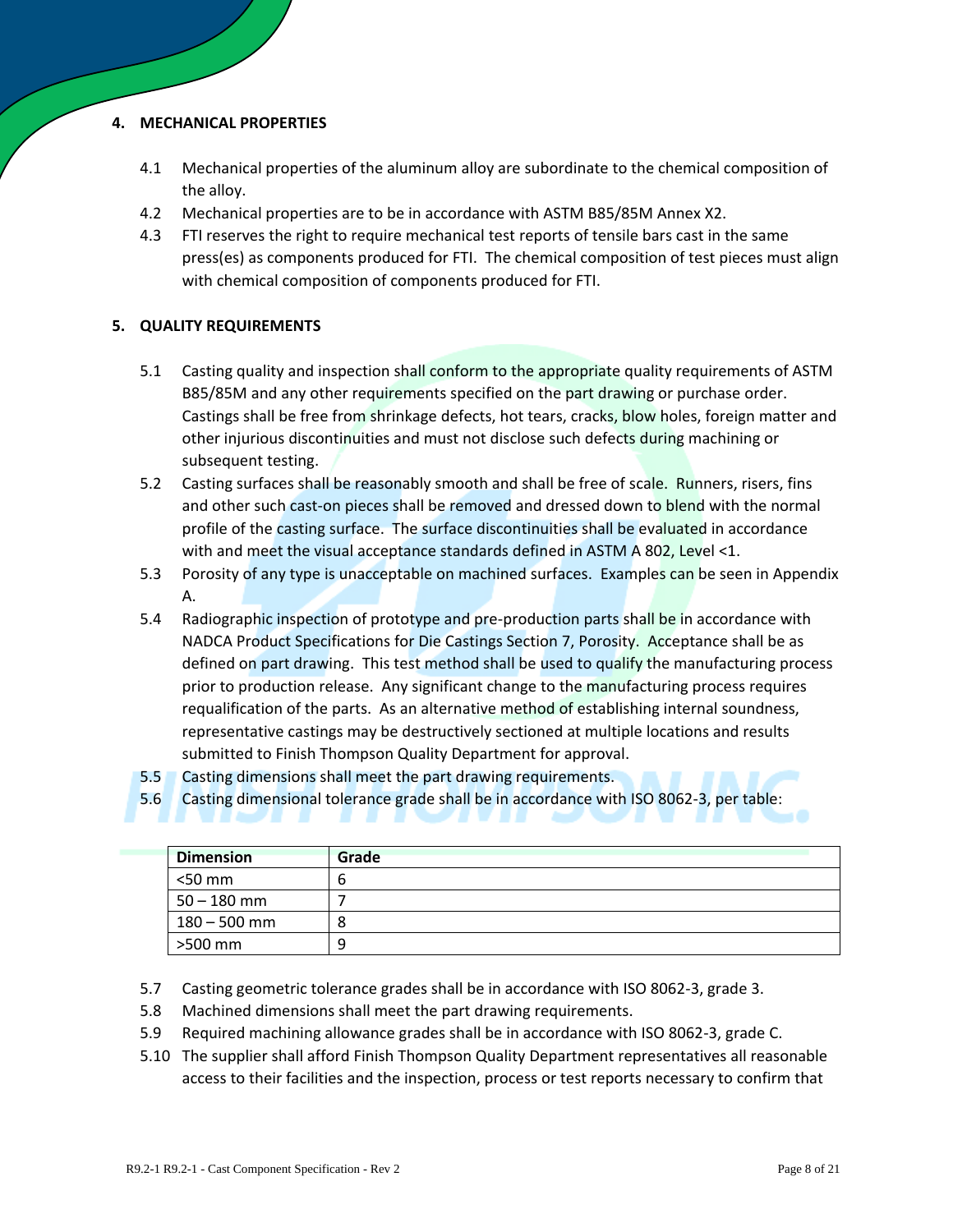the material is being furnished in accordance with this specification and associated procurement requirements.

#### 6. **REPAIR**

6.1 Repair of castings is prohibited.

#### 7. **IDENTIFICATION**

7.1 Unless otherwise specified, all castings shall be identified with a part number per part drawing and date code. Additional requirements shall be in accordance with the part drawing and/or purchase order. The markings must be cast into the casting. Location will be defined on the part drawing.

#### 8. **Certification**

8.1 A certificate stating that each lot has been sampled, tested and inspected in accordance with this specification shall be provided by the supplier. The certification must include chemical composition. Where noted on part drawing, a Declaration of Conformity in accordance with ISO/IEC 17050-1 must be provided with each purchase order. Certification of mechanical testing required only at Finish Thompson request.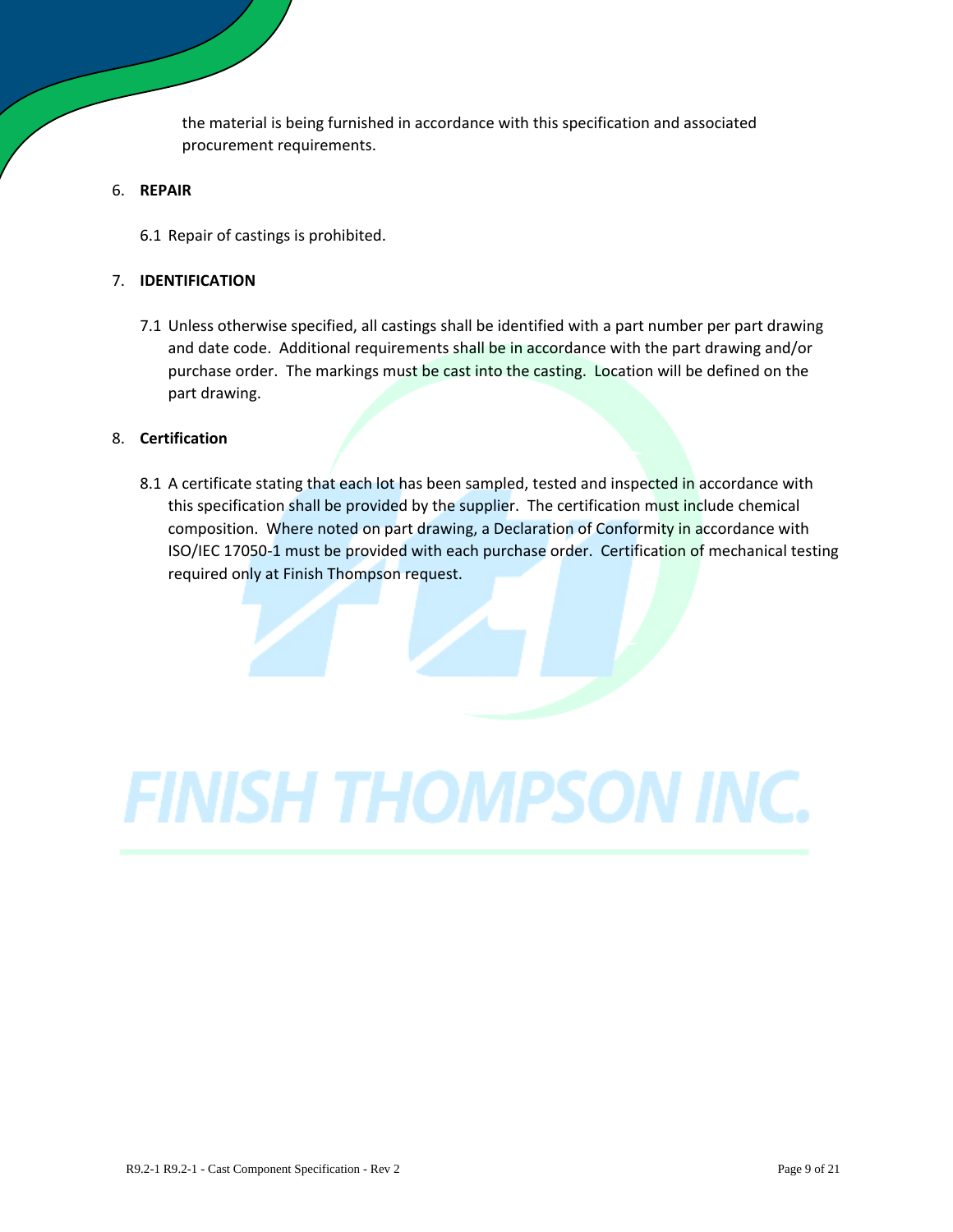#### **MATERIAL SPECIFICATION FOR ALUMINUM SAND AND GRAVITY CASTINGS**

#### **1. SCOPE**

- 1.1 This specification covers the manufacture of aluminum gravity cast manifolds, explosion-proof motor housings or similar components
- 1.2 The requirements of this specification are in addition to the requirements defined on the part drawing. In case of conflict between this specification and the part drawing, the requirements on the drawing take precedence.

#### **2 REFERENCE DOCUMENT**

2.1 The following documents of issue in effect on the date of casting purchase form a part of this specification to the extent referenced in this material specification.

| <b>Specification Number</b> | <b>Description</b>                                                            |  |
|-----------------------------|-------------------------------------------------------------------------------|--|
| <b>BS EN 1706</b>           | Aluminum and Aluminum Alloys - Castings - Chemical composition                |  |
|                             | and mechanical properties                                                     |  |
| CSA 22.2 No.145-11          | Electric motors and generators for use in hazardous (classified)<br>locations |  |
| ISO 8062-3                  | Geometrical product specifications (GPS) – Dimensional and                    |  |
|                             | geometrical tolerances for molded parts - Part 3: General                     |  |
|                             | dimensional and geometrical tolerances and machining allowances               |  |
|                             | for castings                                                                  |  |
| <b>ASTM B 179</b>           | Standard Specification for Aluminum Alloy in Ingot and Molten                 |  |
|                             | Forms for Castings from all Casting Processes                                 |  |
| <b>ASTM B 985</b>           | Standard Practice for Sampling Aluminum Ingots, Billets, Castings             |  |
|                             | and Finished or Semi-Finished Wrought Aluminum Products for                   |  |
|                             | <b>Compositional Analysis</b>                                                 |  |
| ASTM A 802                  | Steel Castings, Surface Acceptance Standards, Visual Examination              |  |
| ANSI H35.1/H35.1M           | American National Standard Alloy and Temper Designation                       |  |
|                             | <b>Systems for Aluminum 2017</b>                                              |  |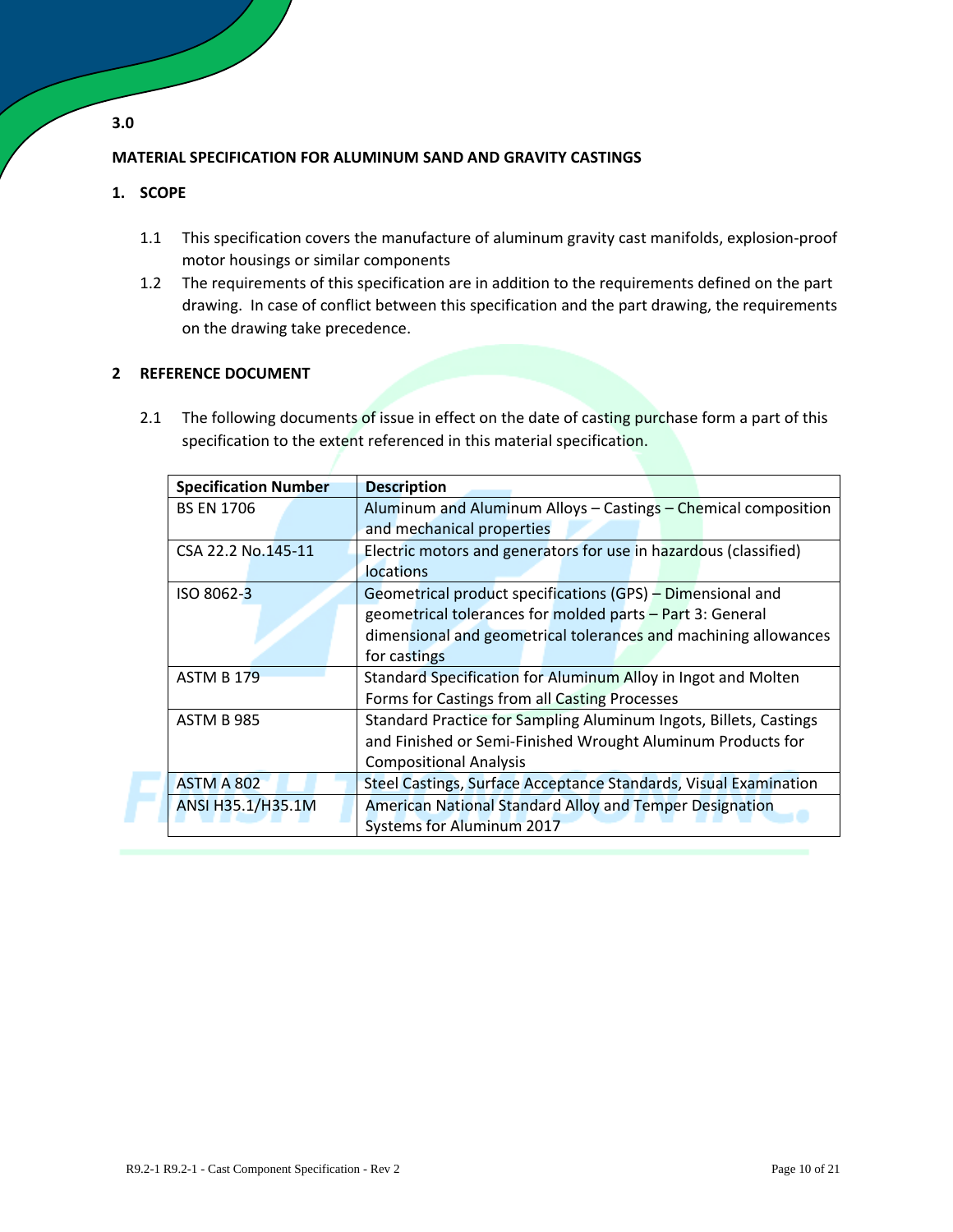#### **3 COMPOSITION**

- 3.1 The material grade should be LM25 in accordance with BS EN 1706 or A356 in accordance with ASTM B 179.
- 3.2 The typical chemical composition of aluminum alloy should conform to the following ranges for A356:

| <b>Element</b> | <b>Weight Percent</b> |
|----------------|-----------------------|
| Aluminum       | Balance               |
| Copper         | 0.2 Max.              |
| Magnesium      | 0.45 Max.             |
| Iron           | 0.2 Max.              |
| Titanium       | 0.2 Max.              |
| Zinc           | $0.1$ Max.            |
| Manganese      | 0.1 Max.              |
| Silicon        | $6.5 - 7.5$           |
| Trace          | 0.15                  |

3.3 The typical chemical composition of aluminum alloy should conform to the following ranges for LM25:

| <b>Element</b> | <b>Weight Percent</b> |
|----------------|-----------------------|
| Aluminum       | <b>Balance</b>        |
| Copper         | $0.2$ Max.            |
| Magnesium      | 0.45 Max.             |
| Iron           | 0.2 Max.              |
| Titanium       | 0.2 Max.              |
| Zinc           | 0.1 Max.              |
| Manganese      | 0.1 Max.              |
| Silicon        | $6.5 - 7.5$           |
| <b>Trace</b>   | 0.15                  |
|                |                       |

- 3.4 Individual Foundries may produce narrower ranges than those shown in order to provide the specified mechanical properties.
- 3.5 A modified chemical composition may also be agreed upon with the supplier.
- 3.6 Sampling shall be per ASTM B26/B26M Section 7 Clause 7.1.1, 7.1.2, and 7.1.3.
- 3.7 The chemical composition shall be determined by the supplier by analyzing samples produced at the time the castings are poured or from samples taken from the castings. The sampling methods for determining composition shall be conducted in accordance with ASTM B 985.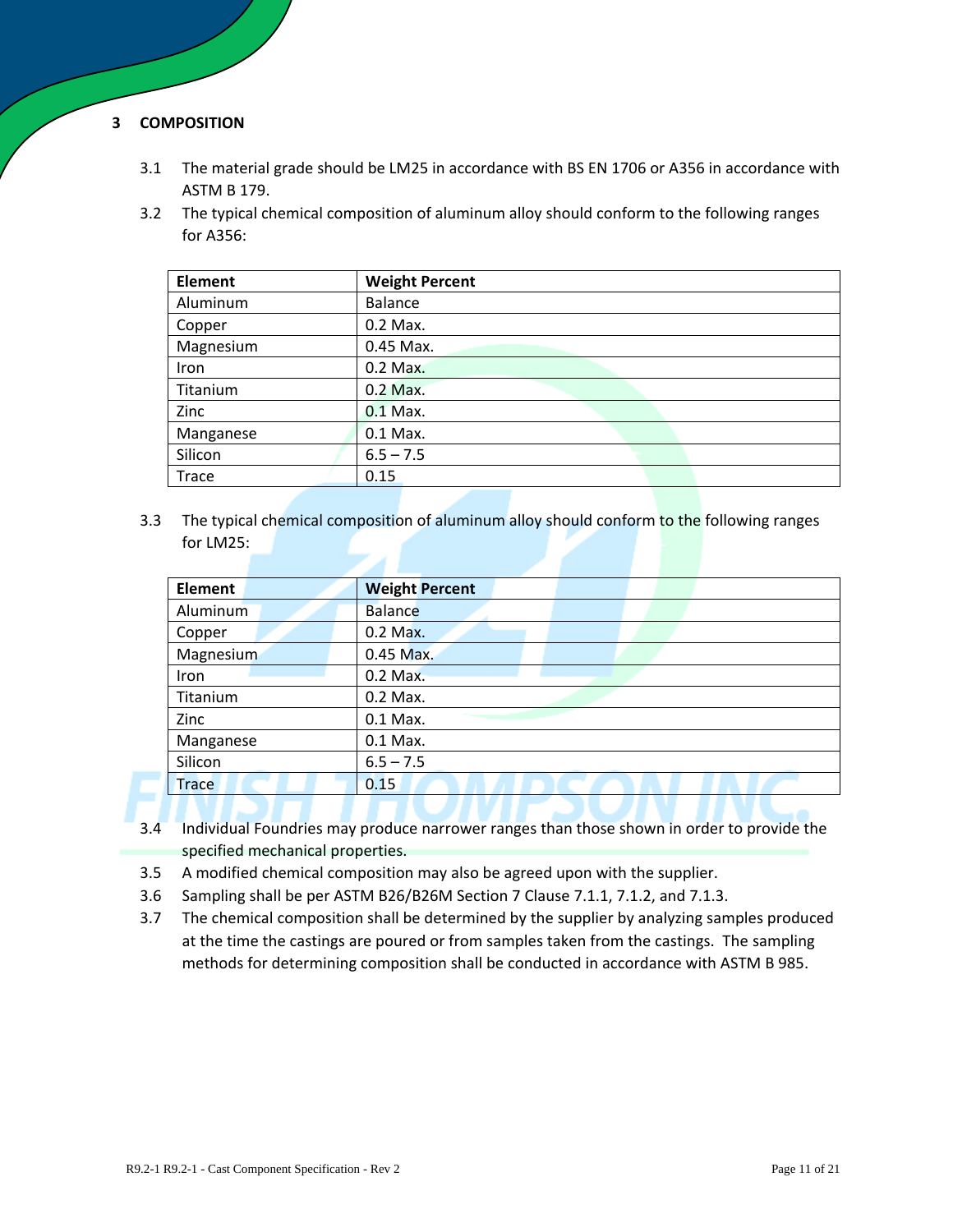#### **4 MECHANICAL PROPERTIES**

- 4.1 The mechanical properties of the aluminum alloy shall be per ASTM B 26/B 26 M, Table 2 for A356 T6 aluminum alloy.
- 4.2 Separately cast test specimens shall be used to qualify each production lot. The separately cast test specimens shall be manufactured, poured and prepared for testing in accordance with ASTM B 26/B 26 M, Section 13, clause 1.
- 4.3 The test specimens shall be subject to the same thermal treatment as the castings they represent.
- 4.4 The test specimens shall be tested in accordance with B 557/B 557 M. The number of tests and retests shall be in accordance with ASTM B 26/B 26 M, Section 12.
- 4.5 Brinnell hardness tests shall be conducted in accordance with ASTM B 557/557 M at locations defined on the part drawing. After enough material has been removed from the casting surface to ensure representative hardness reading, the parts shall have a Brinell hardness of 70.
- 4.6 When requested by purchaser, process capability studies shall be conducted to show that the hardness, tensile strength, yield strength and percent elongation requirements can be met. A minimum of 30 test specimens from separately cast test coupons shall be used. The data shall provide a Cpk value of each property and must be 1.33 or larger.

#### **5 HEAT TREATMENT**

5.1 Temper must be T6 per ANSI H35.1/H35.1M

#### **6 QUALITY REQUIREMENTS**

- 6.1 Casting surfaces shall be reasonably smooth and shall be free of scale. Runners, risers, fins and other such cast-on pieces shall be removed and dressed down to blend with the normal profile of the casting surface. The surface discontinuities shall be evaluated in accordance with and meet the visual acceptance standards defined in ASTM A 802, Level 2. For castings identified on the part drawing as "ATEX" components, the surface discontinuities shall be evaluated in accordance with and meet the visual acceptance standards defined in ASTM A 802, Level <1.
- 6.2 Casting dimensions shall be per part drawing.
- 6.3 Casting dimensional tolerance grade shall be in accordance with ISO 8062-3, grade 7.
- 6.4 Casting geometric tolerance grades shall be in accordance with ISO 8062-3, grade 4.
- 6.5 Machining dimensions shall be per part drawing.
- 6.6 Required machining allowance grades shall be in accordance with ISO 8062-3, grade E.
- 6.7 AODD Manifolds must pass 125 psi hydrostatic test as defined on part drawing. As an alternative, all parts from production lot may undergo impregnation process per repair section of this document.
- 6.8 Porosity of any type is unacceptable on machined surfaces. Examples can be seen in Appendix A
- 6.9 Casting must be in accordance with CSA C22.2 No. 145-11 where noted on part drawing.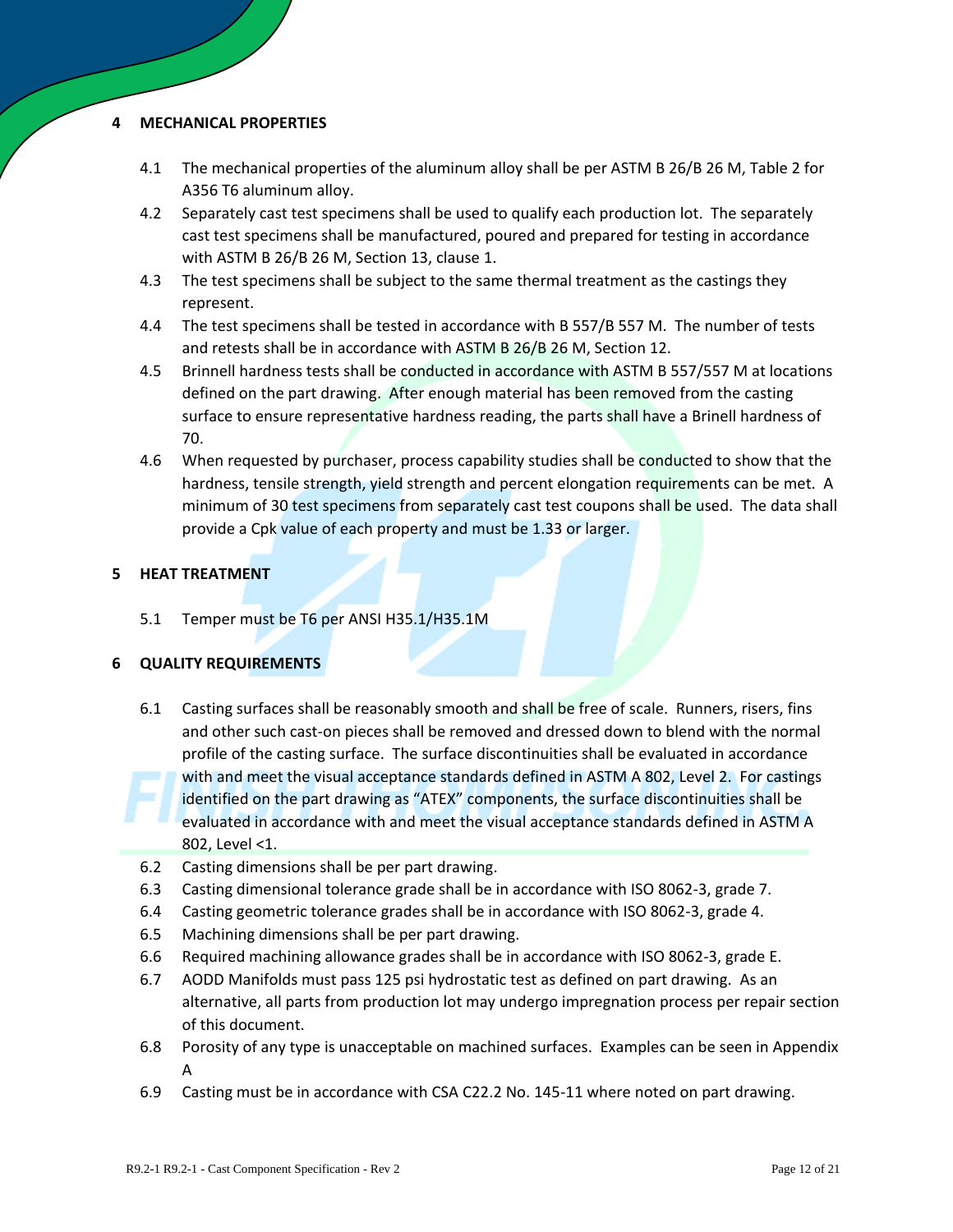6.10 The supplier shall afford Finish Thompson Quality Department representatives all reasonable access to their facilities and the inspection, process or test reports necessary to confirm that the material is being furnished in accordance with this specification and associated procurement requirements.

#### 7 **REPAIR**

7.1 For components requiring hydrostatic testing, repair can be made by impregnation process utilizing Abnen 8690 or Loctite Resinol 90C acrylic sealant. Alternative sealants may be used with prior authorization of Finish Thompson Quality Department. Alternative sealants must not contain silicone. Prior to authorizing alternate material, an affidavit must be acquired along with a material specification showing the material will withstand maximum working temperature of the aluminum alloy and does not contain silicone.

#### 8 **IDENTIFICATION**

8.1 Unless otherwise specified, all castings shall be identified with a part number and date code per part drawing. Additional requirements shall be in accordance with the part drawing and/or purchase order. Location will be defined on the part drawing.

#### 9 **CERTIFICATION**

9.1 A certificate stating that each lot has been sampled, tested and inspected in accordance with this specification shall be provided by the supplier. The certification must include chemical composition, hydrostatic and mechanical test results for yield and ultimate strength, hardness and elongation. Where noted on part drawing Declaration of Conformity in accordance with ISO/IEC 17050-1 must be provided with each purchase order.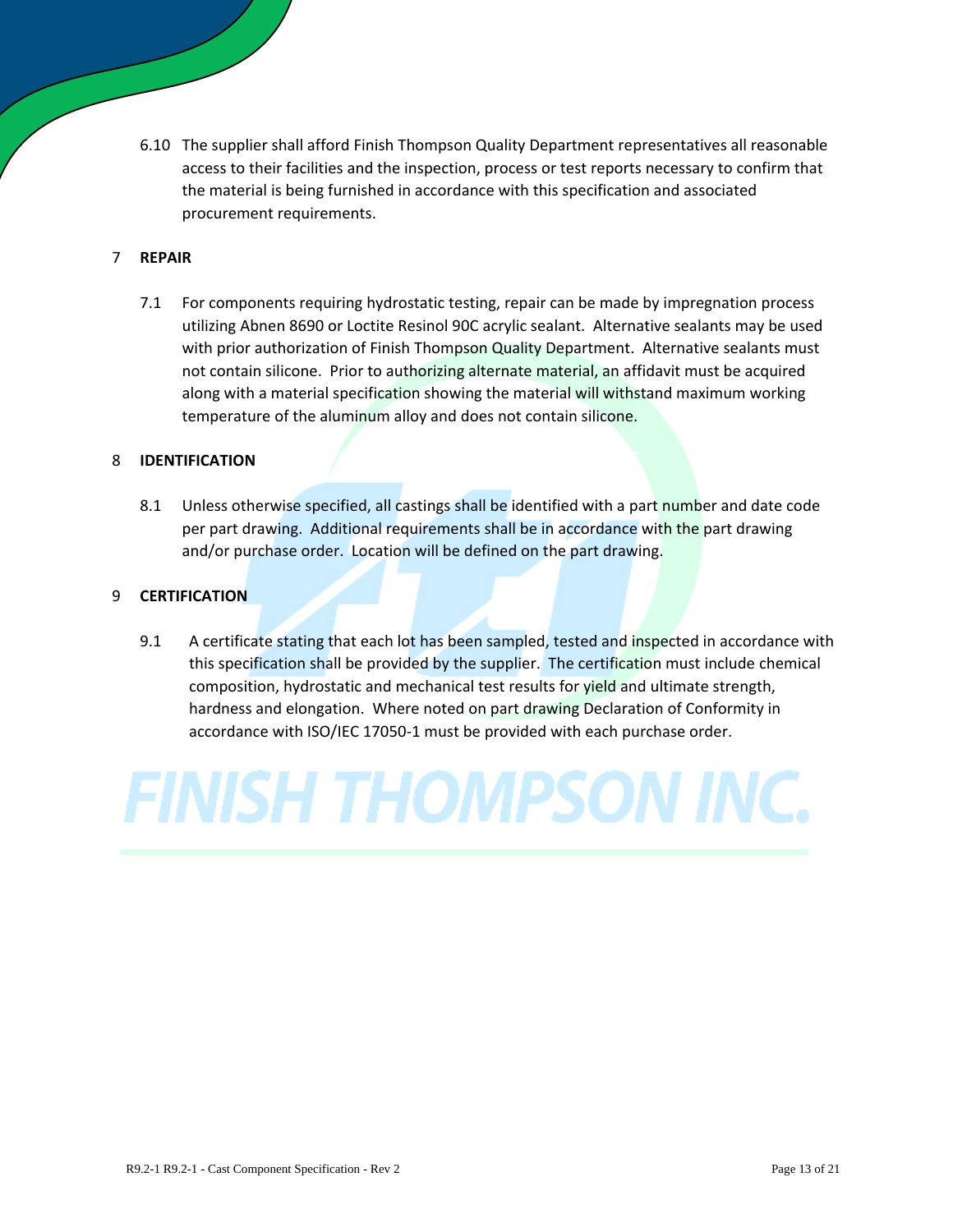#### **MATERIAL SPECIFICATION FOR STAINLESS STEEL INVESTMENT CASTINGS**

#### **1. SCOPE**

- 1.1 This specification covers the manufacture of stainless-steel drum pump heads, impeller housings, diffusers, flanges, impellers and discharge nozzles.
- 1.2 The requirements of this specification are in addition to the requirements defined on the part drawing. In case of conflict between this specification and the part drawing, the requirements on the drawing take precedence.

#### **2. REFERENCE DOCUMENT**

2.1 The following documents of issue in effect on the date of casting purchase form a part of this specification to the extent referenced in this material specification.

| <b>Specification Number</b> | <b>Description</b>                                               |  |
|-----------------------------|------------------------------------------------------------------|--|
| ISO 8062-3                  | Geometrical product specifications (GPS) - Dimensional and       |  |
|                             | geometrical tolerances for molded parts - Part 3: General        |  |
|                             | dimensional and geometrical tolerances and machining allowances  |  |
|                             | for castings                                                     |  |
| ASTM A 802                  | Steel Castings, Surface Acceptance Standards, Visual Examination |  |
| ASTM A 834                  | Common Requirements for Iron Castings for General Industrial Use |  |
| ASTM A 351/A 351M           | Standard Specification for Castings, Austenitic, for Pressure-   |  |
|                             | <b>Containing Parts</b>                                          |  |
| ASTM A 997                  | Standard Practice for Investment Castings, Surface Acceptance    |  |
|                             | Standards, Visual Examination                                    |  |
| ASTM A 985/A 985M           | Standard Specification for Steel Investment Castings General     |  |
|                             | Requirements, for Pressure-Containing Parts                      |  |
| ASTM E 8                    | <b>Tension Testing of Metallic Materials</b>                     |  |
|                             |                                                                  |  |
| <b>APOSITION</b>            |                                                                  |  |

#### **3. COMPOSITION**

- 3.1 The stainless-steel alloy grade shall be in accordance with the part drawing
- 3.2 The typical chemical composition of CF3 stainless-steel alloy should conform to the following ranges in accordance with ASTM A351/A351M-18:

| <b>Element</b> | <b>Weight Percent</b> |
|----------------|-----------------------|
| Carbon         | 0.03                  |
| Manganese      | 1.50                  |
| Silicon        | 2.00                  |
| Sulfur         | 0.04                  |
| Phosphorus     | 0.04                  |
| Chromium       | $17.0 - 21.0$         |
| Nickel         | $8.0 - 12.0$          |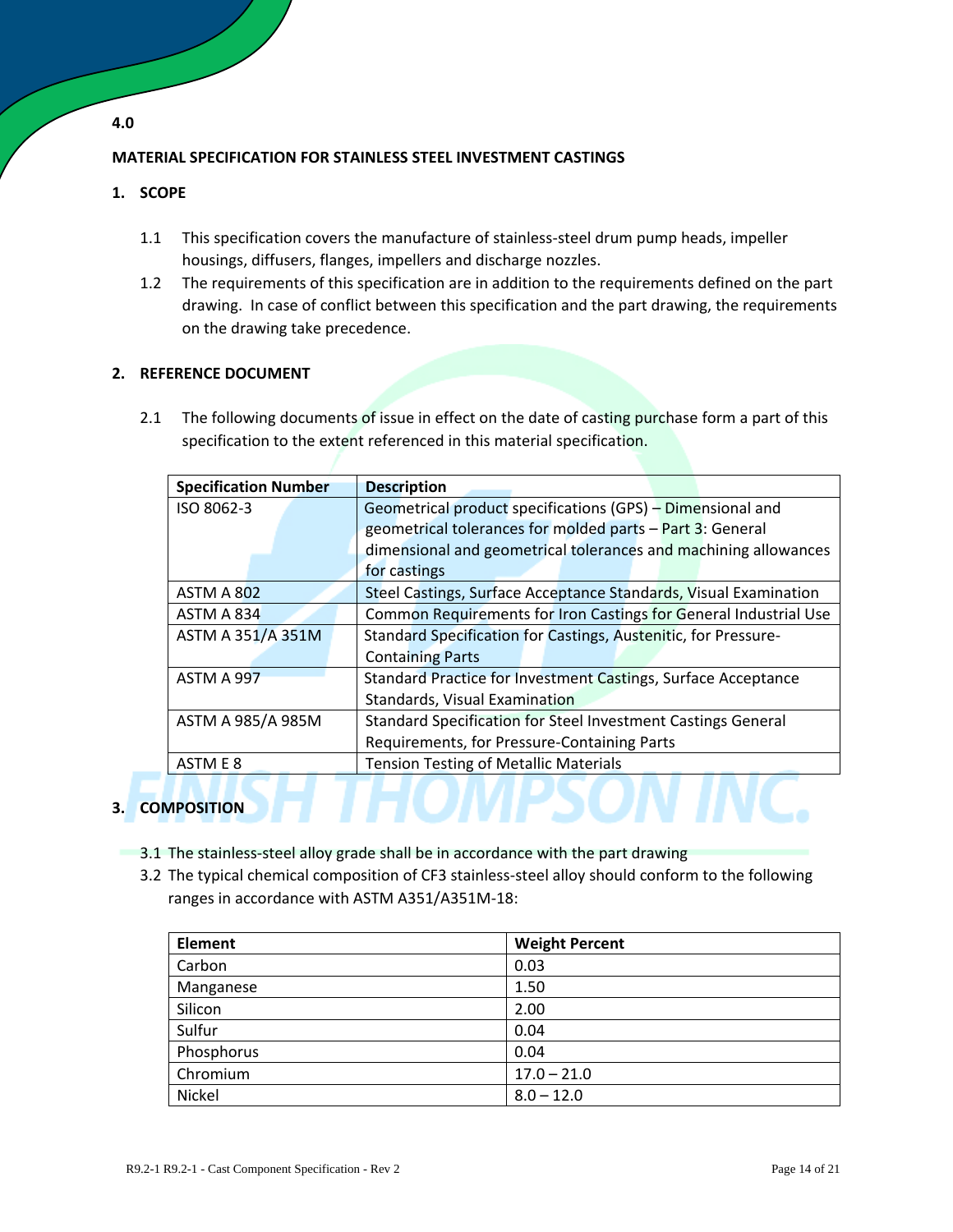| w<br>. |  |
|--------|--|
| .      |  |

3.3 The typical chemical composition of CF3M stainless-steel alloy should conform to the following ranges in accordance with ASTM A351/A351M-18:

| <b>Element</b> | <b>Weight Percent</b> |
|----------------|-----------------------|
| Carbon         | 0.03                  |
| Manganese      | 1.50                  |
| Silicon        | 1.50                  |
| Sulfur         | 0.04                  |
| Phosphorus     | 0.04                  |
| Chromium       | $18.0 - 21.0$         |
| Nickel         | $9.0 - 12.0$          |
| Molybdenum     | $2.0 - 3.0$           |

3.4 The typical chemical composition of CF8 stainless-steel alloy should conform to the following ranges in accordance with ASTM A351/A351M-18:

| <b>Weight Percent</b> |
|-----------------------|
| 0.08                  |
| 1.50                  |
| 2.00                  |
| 0.04                  |
| 0.04                  |
| $18.0 - 21.0$         |
| $8.0 - 11.0$          |
| 0.50                  |
|                       |

3.5 The typical chemical composition of CF8M stainless-steel alloy should conform to the following ranges in accordance with ASTM A351/A351M-18:

| <b>Element</b> | <b>Weight Percent</b> |
|----------------|-----------------------|
| Carbon         | 0.08                  |
| Manganese      | 1.50                  |
| Silicon        | 1.50                  |
| Sulfur         | 0.04                  |
| Phosphorus     | 0.04                  |
| Chromium       | $18.0 - 21.0$         |
| Nickel         | $9.0 - 12.0$          |
| Molybdenum     | $2.0 - 3.0$           |

- 3.6 Individual Foundries may produce narrower ranges than those shown in order to provide the specified mechanical properties.
- 3.7 A modified chemical composition may also be agreed upon with the supplier.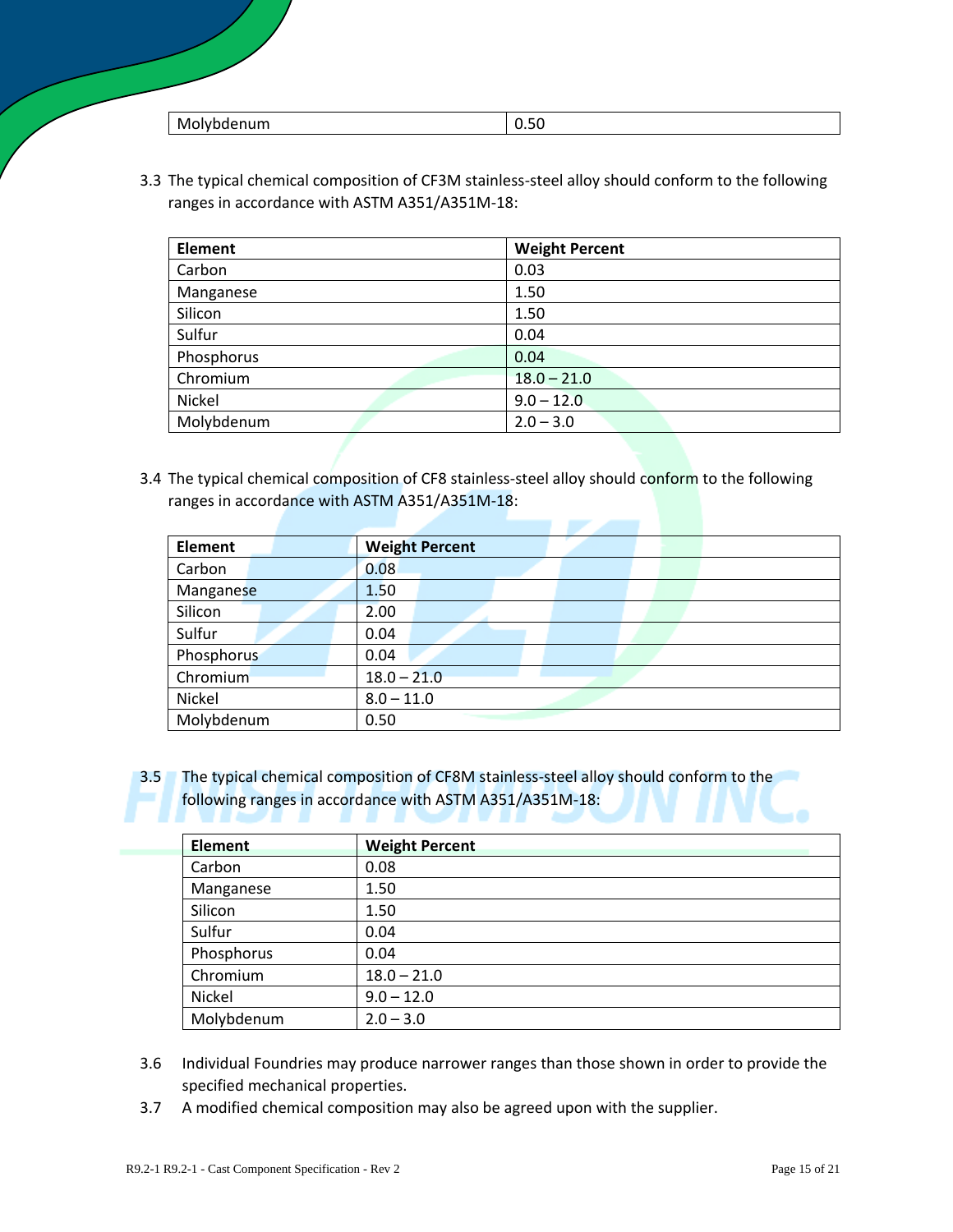- 3.8 Sampling is to be in accordance with ASTM A 985/A 985M, Section 4.5.
- 3.9 The chemical composition shall be determined by the supplier by analyzing samples produced at the time the castings are poured or from samples taken from the castings. The sampling methods for determining composition shall be conducted in accordance with ASTM A 351/A 351 M

#### **4. HEAT TREATMENT**

4.1 All castings shall receive heat treatment per ASTM A351/351M – 18 table 1 followed by water quench.

#### **5. MECHANICAL PROPERTIES**

- 5.1 All Mechanical testing shall be in accordance with ASTM A 370
- 5.2 The mechanical properties of the stainless alloy shall be in accordance with ASTM A 351/A 351 M, Table 3 for the proper stainless alloy.
- 5.3 The test specimens shall be subject to the same thermal treatment as the castings they represent.
- 5.4 When requested by purchaser, process capability studies shall be conducted to show that the tensile strength, yield strength and percent elongation requirements can be met. A minimum of 30 test specimens from separately cast test coupons shall be used. The data shall provide a Cpk value of each property and must be 1.33 or larger.

#### **6. QUALITY REQUIREMENTS**

- 6.1 Casting surfaces shall be reasonably smooth and shall be free of scale. Runners, risers, fins and other such cast-on pieces shall be removed and dressed down to blend with the normal profile of the casting surface. The surface discontinuities shall be evaluated in accordance with and meet the visual acceptance standards defined in ASTM A 802, Level 1.
- 6.2 Mechanical testing shall be in accordance with ASTM A370
- 6.3 Chemical composition shall be tested in accordance with ASTM A 751.
- 6.4 Casting dimensions shall be per part drawing
- 6.5 Casting dimensional tolerance grade shall be in accordance with ISO 8062-3, per table:

| <b>Dimension</b> | Grade |
|------------------|-------|
| $<$ 100 mm       |       |
| 100 – 400 mm     | n     |
| >400 mm          |       |

6.6 Casting geometric tolerance grades shall be in accordance with ISO 8062-3, per table:

| <b>Dimension</b> | Grade |
|------------------|-------|
| $<$ 100 mm       |       |
| $100 - 400$ mm   |       |
| >400 mm          |       |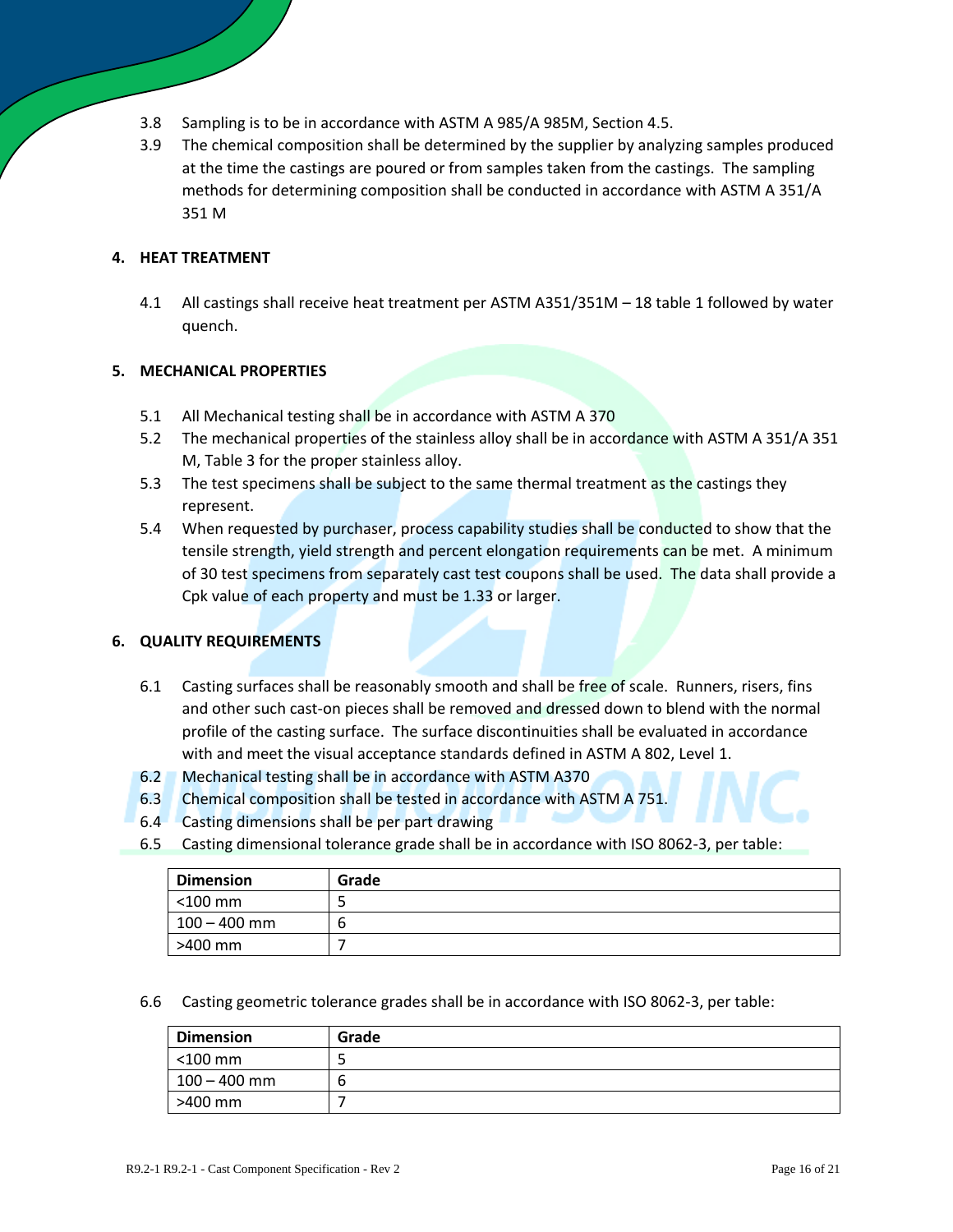- 6.7 Required machining allowance grades shall be in accordance with ISO 8062-3, grade E.
- 6.8 Porosity of any type is unacceptable on machined surfaces. Examples can be seen in Appendix A.
- 6.9 Components must be hydrostatically tested to 60 psi or per part drawing requirements
- 6.10 Each casting shall be subject to hydrostatic testing per ASTM A 985/A 985M Section 11, or as noted on part drawing.

#### 7. **REPAIR**

- 7.1 Repairs shall be made by welding using procedures and qualified welders under practice ASTM A488/A488M.
- 7.2 Repairs are to be inspected to the same quality standards used to inspect the castings.
- 7.3 Castings that have been repaired must be solution heat treated following the repair.

#### 8. **IDENTIFICATION**

8.1 All castings shall be identified with a part number and date code per part drawing. Additional requirements shall be in accordance with the part drawing and/or purchase order. Location will be defined on the part drawing, if drawing does not indicate location of the marking, the part can be unmarked.

#### 9. **CERTIFICATION**

9.1 A certificate stating that each lot has been sampled, tested and inspected in accordance with this specification shall be provided by the supplier. The certification must include tensile properties for yield and ultimate strength, elongation as well as certificate for heat treatment and hydrostatic testing. Where noted on part drawing Declaration of Conformity in accordance with ISO/IEC 17050-1 must be provided with each purchase order.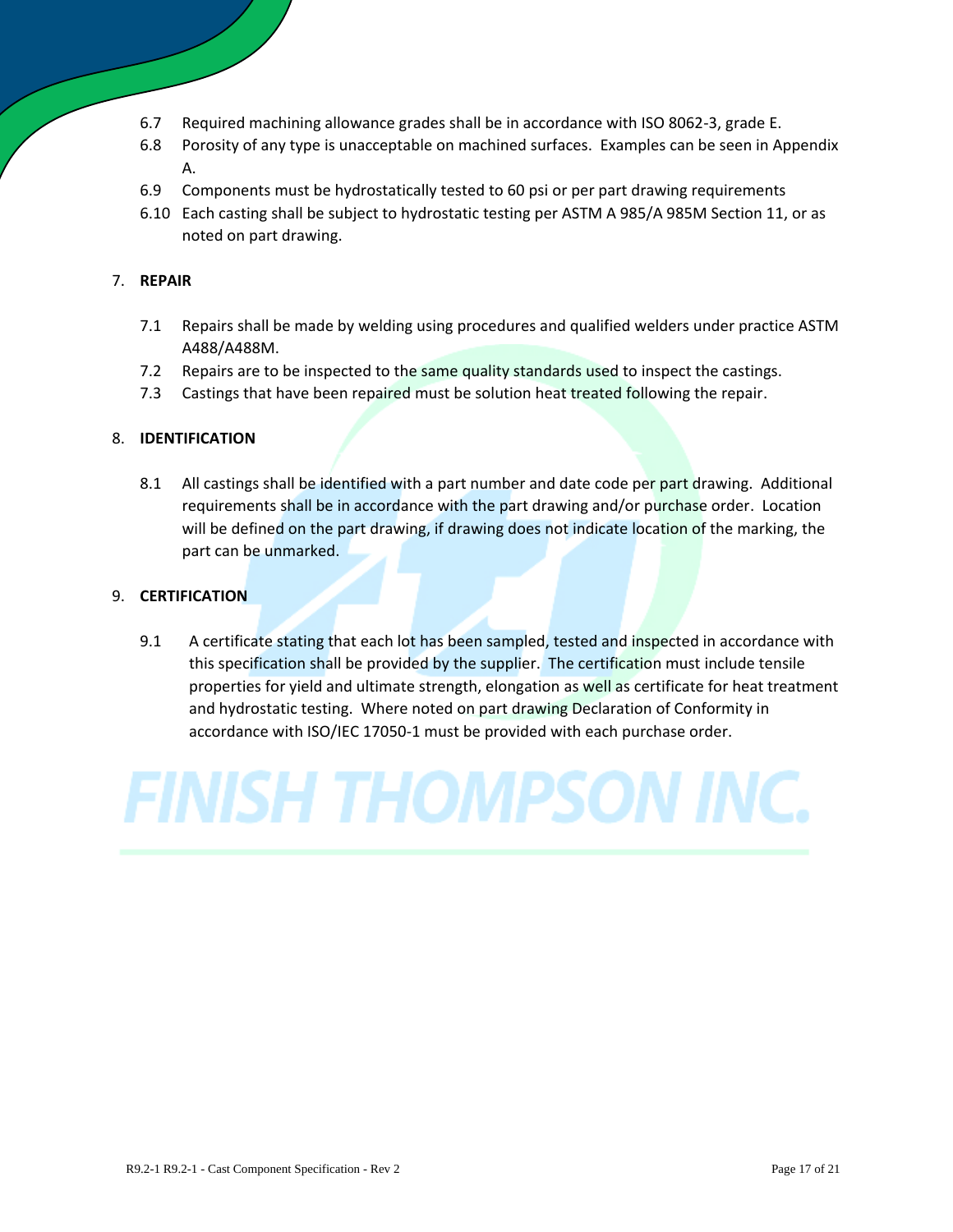### **APPENDIX A**

Machined areas -

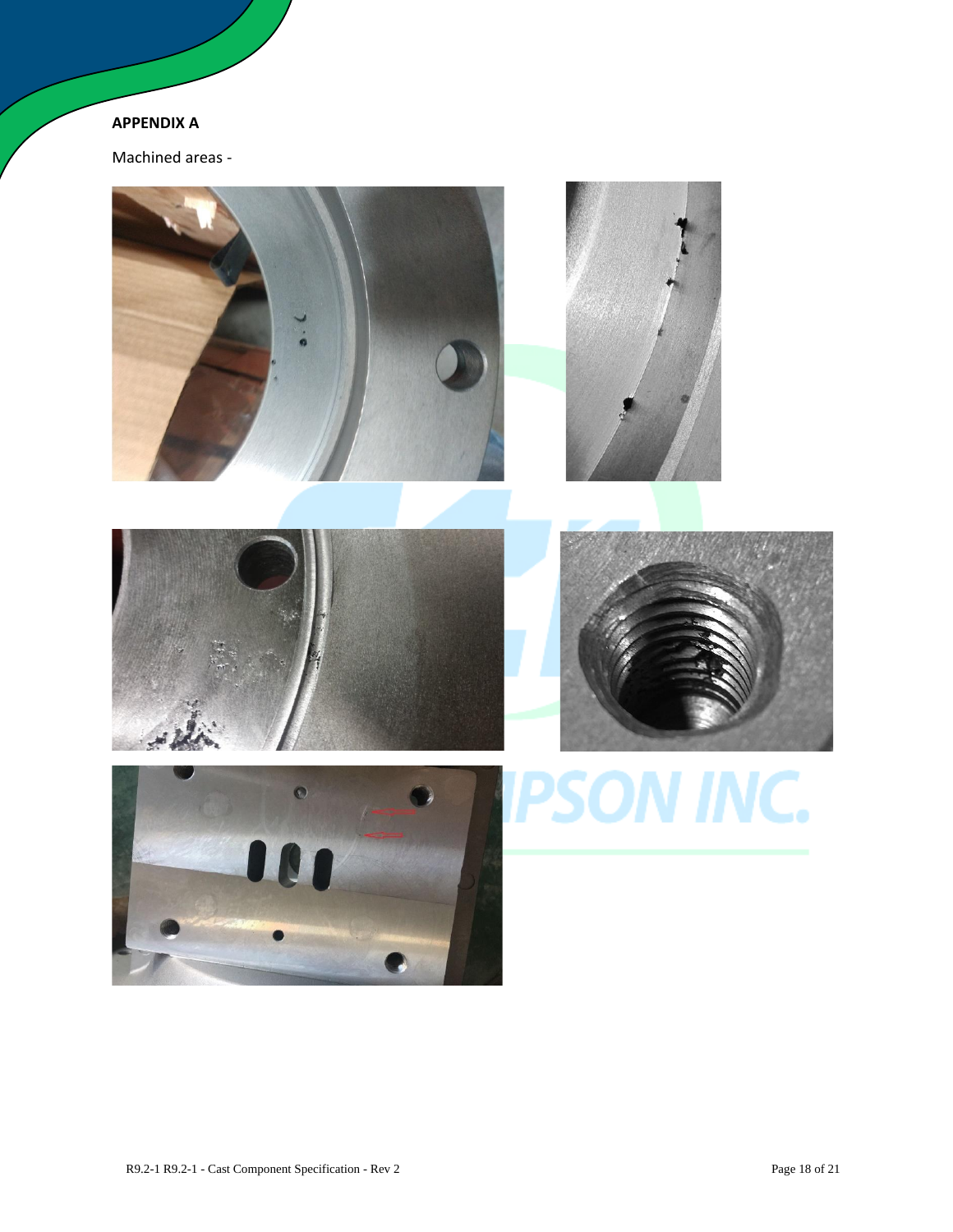Drain Bosses -



**Front Shaft Support Anti-Rotation Pockets**

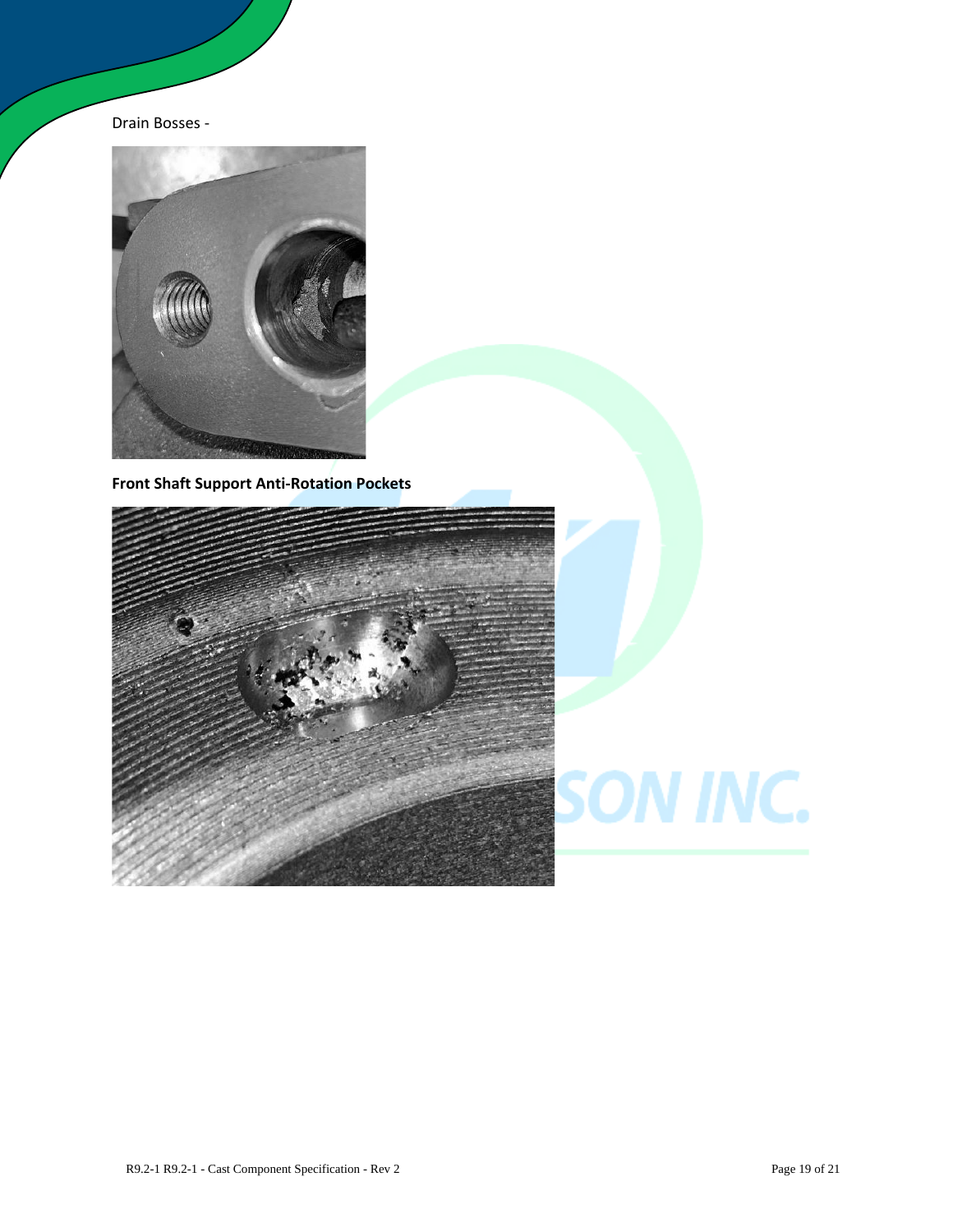### **APPENDIX B – UC Housing Lined Areas**